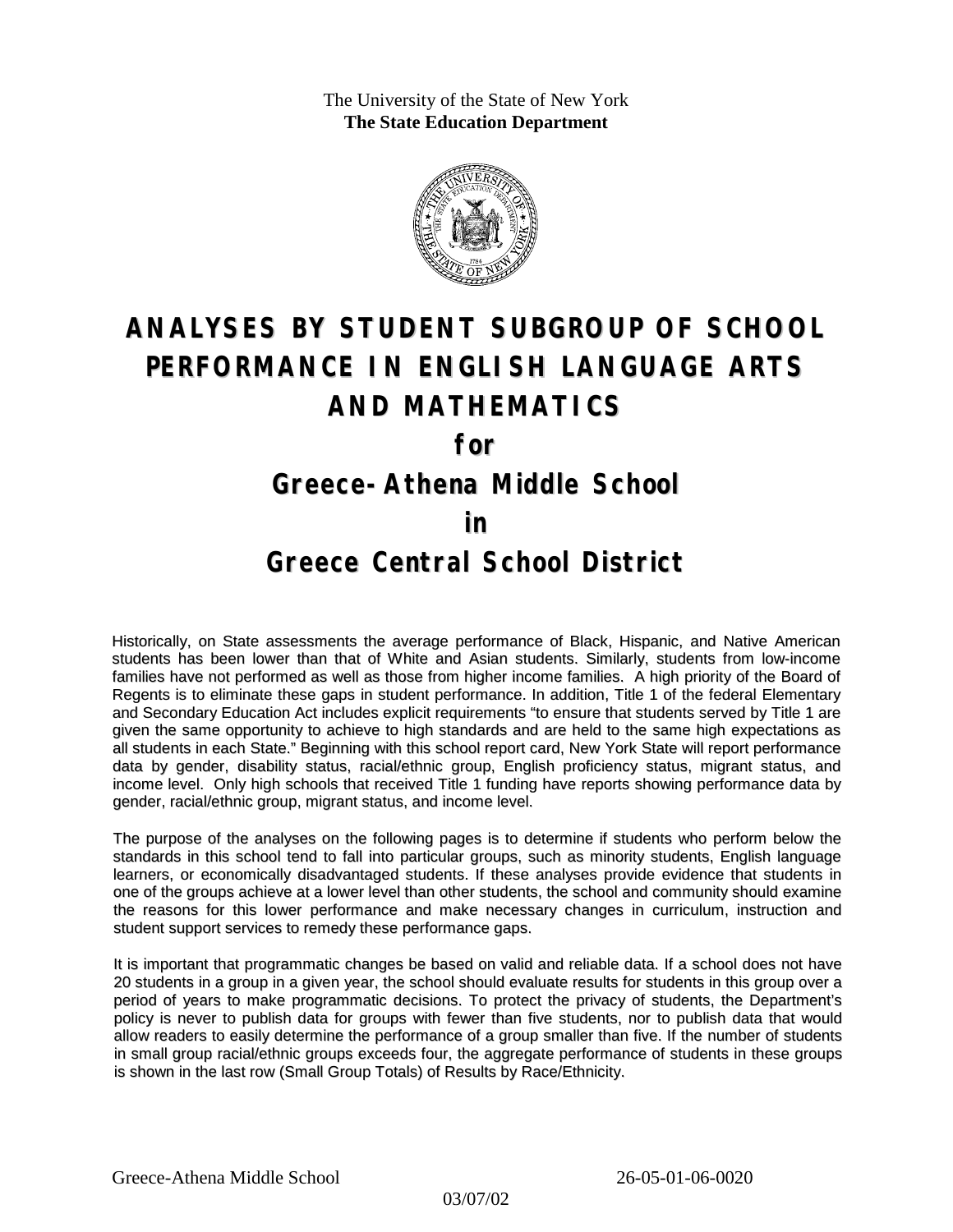# **Middle-Level English Language Arts**

A description of the performance levels and summary results for all general-education students and all students with disabilities can be found in the *Overview* of the New York State Report Card.

| <b>Student Subgroup</b>               | <b>Counts of Students</b> |            |                             |                |              |                |             |       | <b>Percentages</b><br>of Tested |              |  |
|---------------------------------------|---------------------------|------------|-----------------------------|----------------|--------------|----------------|-------------|-------|---------------------------------|--------------|--|
|                                       | <b>Not Tested</b>         |            |                             | <b>Tested</b>  |              |                |             |       | <b>Students</b>                 |              |  |
|                                       | <b>ALT</b>                | <b>ELL</b> | No<br>Valid<br><b>Score</b> | Level<br>1     | Level<br>2   | Level<br>3     | Level<br>4  | Total | Level<br>$2 - 4$                | Level<br>3-4 |  |
| Results by Race/Ethnicity             |                           |            |                             |                |              |                |             |       |                                 |              |  |
| American Indian/Alaskan<br>Native     | $\mathbf 0$               | 0          | $\pmb{0}$                   | $\mathbf 0$    | 0            | $\mathbf 0$    | 0           | 0     | 0%                              | 0%           |  |
| <b>Black</b>                          | 0                         | 0          | 6                           | $\overline{4}$ | 9            | $\overline{2}$ | $\mathbf 0$ | 15    | 73%                             | 13%          |  |
| Hispanic                              | 0                         | 0          | $\overline{2}$              | $\mathbf 0$    | 4            | $\mathbf{1}$   | $\mathbf 0$ | 5     | 100%                            | 20%          |  |
| Asian or Pacific Islander             | 0                         | 0          | $\mathbf{1}$                | $\mathbf 0$    | $\mathbf{1}$ | 6              | $\mathbf 0$ | 7     | 100%                            | 86%          |  |
| White                                 | 0                         | 0          | 26                          | $\mathbf 5$    | 114          | 141            | 22          | 282   | 98%                             | 58%          |  |
| Total                                 | 0                         | $\pmb{0}$  | 35                          | 9              | 128          | 150            | 22          | 309   | 97%                             | 56%          |  |
| Small Group Totals (s)                | 0                         | 0          | $\mathbf 0$                 | $\mathbf 0$    | $\mathbf 0$  | 0              | $\pmb{0}$   | 0     | 0%                              | 0%           |  |
| Results by Gender                     |                           |            |                             |                |              |                |             |       |                                 |              |  |
| Female                                | 0                         | 0          | 18                          | $\mathbf{1}$   | 56           | 64             | 10          | 131   | 99%                             | 56%          |  |
| Male                                  | $\mathbf 0$               | 0          | 17                          | 8              | 72           | 86             | 12          | 178   | 96%                             | 55%          |  |
| Total                                 | 0                         | 0          | 35                          | 9              | 128          | 150            | 22          | 309   | 97%                             | 56%          |  |
| Results by English Proficiency Status |                           |            |                             |                |              |                |             |       |                                 |              |  |
| <b>English Proficient</b>             | 0                         | 0          | 35                          | 9              | 128          | 150            | 22          | 309   | 97%                             | 56%          |  |
| <b>Limited English Proficient</b>     | 0                         | 0          | $\pmb{0}$                   | $\pmb{0}$      | $\mathbf 0$  | 0              | 0           | 0     | 0%                              | 0%           |  |
| Total                                 | $\mathbf 0$               | 0          | 35                          | 9              | 128          | 150            | 22          | 309   | 97%                             | 56%          |  |
| Results by Income Level               |                           |            |                             |                |              |                |             |       |                                 |              |  |
| Economically<br>Disadvantaged         | $\mathbf 0$               | 0          | 22                          | 5              | 23           | 3              | 0           | 31    | 84%                             | 10%          |  |
| Not Disadvantaged                     | $\mathbf 0$               | 0          | 13                          | 4              | 105          | 147            | 22          | 278   | 99%                             | 61%          |  |
| Total                                 | 0                         | $\pmb{0}$  | 35                          | 9              | 128          | 150            | 22          | 309   | 97%                             | 56%          |  |
| Results by Migrant Status             |                           |            |                             |                |              |                |             |       |                                 |              |  |
| <b>Migrant Family</b>                 | $\pmb{0}$                 | 0          | $\mathbf 0$                 | $\mathbf 0$    | $\mathbf 0$  | $\mathbf 0$    | 0           | 0     | 0%                              | 0%           |  |
| Not Migrant Family                    | 0                         | $\pmb{0}$  | 35                          | 9              | 128          | 150            | 22          | 309   | 97%                             | 56%          |  |
| Total                                 | 0                         | 0          | 35                          | 9              | 128          | 150            | 22          | 309   | 97%                             | 56%          |  |

**Note. ALT** designates severely disabled students eligible for the New York State Alternate Assessment; **ELL** designates English language learners eligible for an alternative assessment of proficiency in reading English; and **No Valid Score** designates students who did not receive a valid test score because of absence from all or part of the test or because the test was administered under nonstandard conditions.